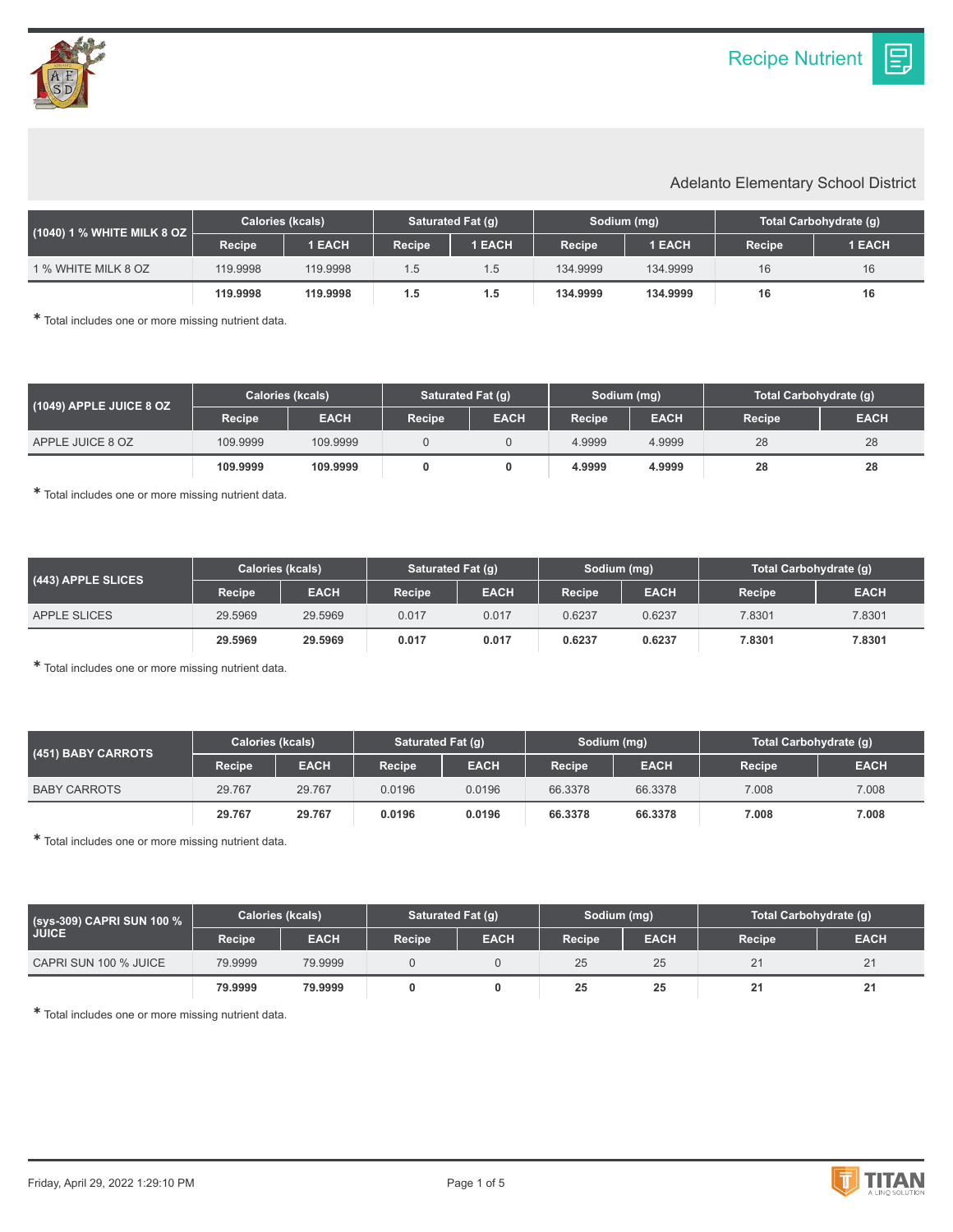



| (732) CELERY STICKS  | <b>Calories (kcals)</b> |         | Saturated Fat (g) |        | Sodium (mg) |         | Total Carbohydrate (q) |        |
|----------------------|-------------------------|---------|-------------------|--------|-------------|---------|------------------------|--------|
|                      | Recipe                  | 4 OZ    | <b>Recipe</b>     | 4 OZ   | Recipe      | 4 OZ    | <b>Recipe</b>          | 4 OZ   |
| <b>CELERY STICKS</b> | 15.8757                 | 15.8757 | 0.0476            | 0.0476 | 90.7184     | 90.7184 | 3.3679                 | 3.3679 |
|                      | 15,8757                 | 15.8757 | 0.0476            | 0.0476 | 90.7184     | 90.7184 | 3.3679                 | 3.3679 |

| (Sys-152) CHEESE CUBES | <b>Calories (kcals)</b> |             | Saturated Fat (g) |             | Sodium (mg) |             | Total Carbohydrate (g) |             |
|------------------------|-------------------------|-------------|-------------------|-------------|-------------|-------------|------------------------|-------------|
|                        | <b>Recipe</b>           | <b>EACH</b> | Recipe            | <b>EACH</b> | Recipe      | <b>EACH</b> | <b>Recipe</b>          | <b>EACH</b> |
| <b>CHEESE CUBES</b>    | 89.9999                 | 89.9999     | 4.5               | 4.5         | 189.9999    | 189,9999    |                        |             |
|                        | 89.9999                 | 89,9999     | 4.5               | 4.5         | 189.9999    | 189.9999    |                        |             |

✱ Total includes one or more missing nutrient data.

| (Sys-454) CHOCOLATE<br><b>GRANOLA</b> | Calories (kcals) |              | Saturated Fat (g) |              | Sodium (mg)         |              | Total Carbohydrate (q) |              |
|---------------------------------------|------------------|--------------|-------------------|--------------|---------------------|--------------|------------------------|--------------|
|                                       | Recipe           | <b>POUCH</b> | <b>Recipe</b>     | <b>POUCH</b> | Recipe <sup>1</sup> | <b>POUCH</b> | Recipe                 | <b>POUCH</b> |
| <b>CHOCOLATE GRANOLA</b>              | 119.9999         | 119.9999     |                   |              | 45                  | 45           |                        | 21           |
|                                       | 119.9999         | 119,9999     |                   |              | 45                  | 45           |                        | 21           |

✱ Total includes one or more missing nutrient data.

| (sys-495) CINNAMON \<br><b>GRANOLA</b> | <b>Calories (kcals)</b> |              | <b>Saturated Fat (g)</b> |              | Sodium (mg) |              | Total Carbohydrate (g) |              |
|----------------------------------------|-------------------------|--------------|--------------------------|--------------|-------------|--------------|------------------------|--------------|
|                                        | Recipe                  | <b>POUCH</b> | <b>Recipe</b>            | <b>POUCH</b> | Recipe      | <b>POUCH</b> | Recipe                 | <b>POUCH</b> |
| <b>CINNAMON GRANOLA</b>                | 119.9999                | 119,9999     |                          |              | 45          | 45           |                        | 21           |
|                                        | 119.9999                | 119,9999     |                          |              | 45          | 45           | -                      | 21           |

✱ Total includes one or more missing nutrient data.

| (1462) GRAPE ESCAPES | <b>Calories (kcals)</b> |             | Saturated Fat (g) |             | Sodium (mg)   |             | Total Carbohydrate (g) |             |
|----------------------|-------------------------|-------------|-------------------|-------------|---------------|-------------|------------------------|-------------|
|                      | Recipe                  | <b>EACH</b> | Recipe            | <b>EACH</b> | <b>Recipe</b> | <b>EACH</b> | <b>Recipe</b>          | <b>EACH</b> |
| <b>GRAPE ESCAPES</b> | 44.9999                 | 44.9999     |                   |             |               |             |                        | 11          |
|                      | 44.9999                 | 44.9999     |                   |             |               |             |                        | 11          |

✱ Total includes one or more missing nutrient data.

| (908) MINI BLUEBERRY<br><b>MUFFIN</b> | <b>Calories (kcals)</b> |             | Saturated Fat (g) |             | Sodium (mg) |             | Total Carbohydrate (g) |             |
|---------------------------------------|-------------------------|-------------|-------------------|-------------|-------------|-------------|------------------------|-------------|
|                                       | Recipe                  | <b>EACH</b> | Recipe            | <b>EACH</b> | Recipe      | <b>EACH</b> | Recipe                 | <b>EACH</b> |
| MINI BLUEBERRY MUFFIN                 | 118                     | 118         | 0.5               | 0.5         | 74          | 74          | 19.5                   | 19.5        |
|                                       | 118                     | 118         | 0.5               | 0.5         | 74          | 74          | 19.5                   | 19.5        |

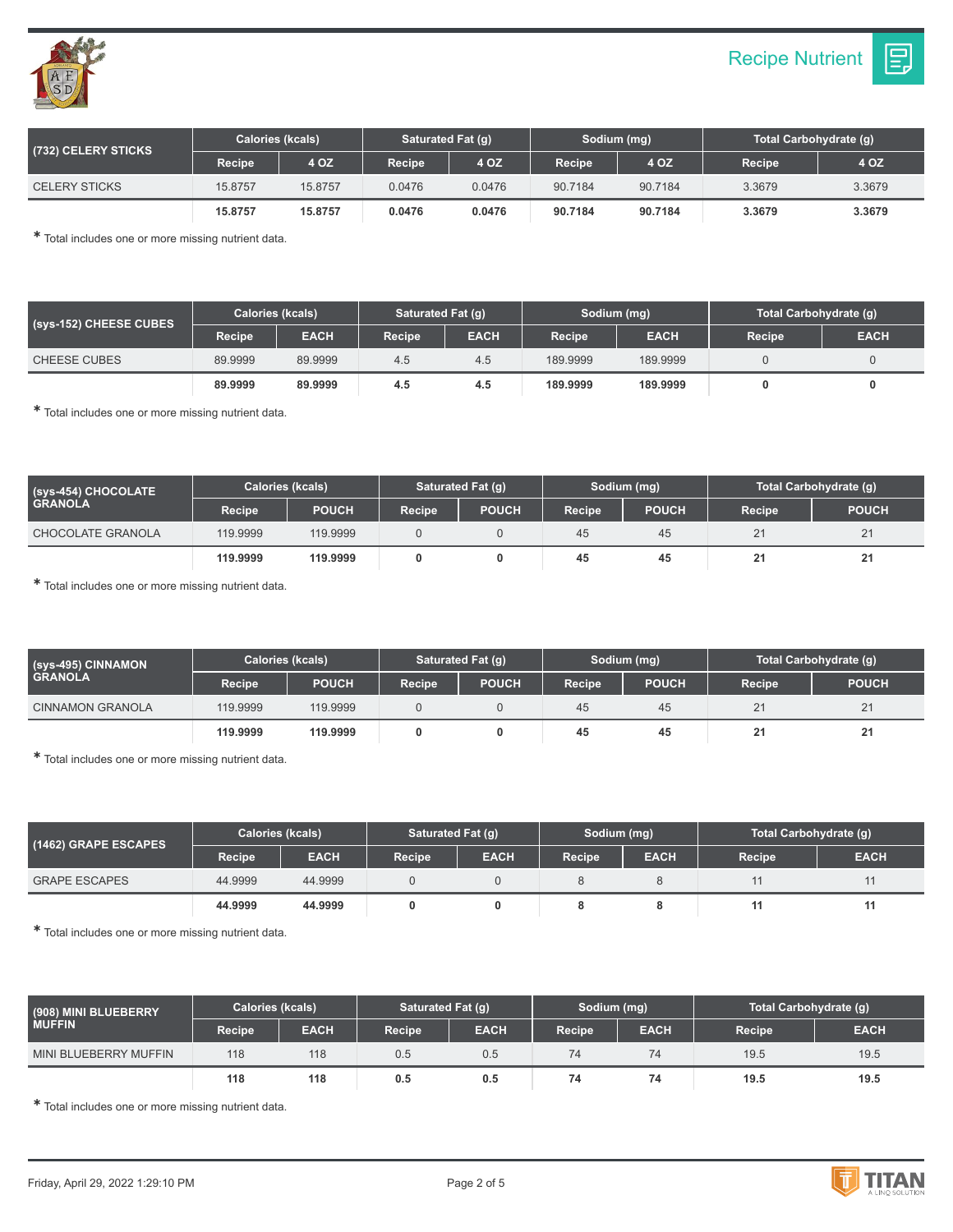| (1041) RV FF CHOCOLATE<br><b>MILK 8 OZ</b> | <b>Calories (kcals)</b> |               | Saturated Fat (q)   |               | Sodium (mg) |          | Total Carbohydrate (q) |               |
|--------------------------------------------|-------------------------|---------------|---------------------|---------------|-------------|----------|------------------------|---------------|
|                                            | <b>Recipe</b>           | <b>1 EACH</b> | Recipe <sup>1</sup> | <b>1 EACH</b> | Recipe      | 1 EACH   | <b>Recipe</b>          | <b>1 EACH</b> |
| RV FF CHOCOLATE MILK 8<br>OΖ               | 119.9998                | 119.9998      |                     |               | 199.9998    | 199.9998 | 23.0001                | 23.0001       |
|                                            | 119,9998                | 119,9998      |                     |               | 199.9998    | 199.9998 | 23,0001                | 23,0001       |

| (1072) STRING CHEESE | Calories (kcals) |             | Saturated Fat (g) |             | Sodium (mg) |             | Total Carbohydrate (g) |             |
|----------------------|------------------|-------------|-------------------|-------------|-------------|-------------|------------------------|-------------|
|                      | Recipe           | <b>EACH</b> | Recipe            | <b>EACH</b> | Recipe      | <b>EACH</b> | Recipe                 | <b>EACH</b> |
| <b>STRING CHEESE</b> | 80               | 80          |                   |             | 200         | 200         |                        |             |
|                      | 80               | 80          |                   |             | 200         | 200         |                        |             |

✱ Total includes one or more missing nutrient data.

| (sys-308) SUN BUTTER CUP | <b>Calories (kcals)</b> |             | Saturated Fat (g) |             | Sodium (mg)   |             | Total Carbohydrate (q) |             |
|--------------------------|-------------------------|-------------|-------------------|-------------|---------------|-------------|------------------------|-------------|
|                          | <b>Recipe</b>           | <b>EACH</b> | <b>Recipe</b>     | <b>EACH</b> | <b>Recipe</b> | <b>EACH</b> | <b>Recipe</b>          | <b>EACH</b> |
| <b>SUN BUTTER CUP</b>    | 199.9998                | 199.9998    |                   |             | 119.9999      | 119.9999    |                        |             |
|                          | 199.9998                | 199.9998    |                   |             | 119,9999      | 119.9999    |                        |             |

✱ Total includes one or more missing nutrient data.

| <b>(3150) TRIX YOGURT</b> ا | <b>Calories (kcals)</b> |             | Saturated Fat (q) |             | Sodium (mg)   |             | Total Carbohydrate (g) |             |
|-----------------------------|-------------------------|-------------|-------------------|-------------|---------------|-------------|------------------------|-------------|
|                             | Recipe                  | <b>EACH</b> | Recipe            | <b>EACH</b> | <b>Recipe</b> | <b>EACH</b> | <b>Recipe</b>          | <b>EACH</b> |
| <b>TRIX YOGURT</b>          | 99.9999                 | 99.9999     | 0.5               | 0.5         | 50            | 50          | 20                     | 20          |
|                             | 99.9999                 | 99,9999     | 0.5               | 0.5         | 50            | 50          | 20                     | 20          |

✱ Total includes one or more missing nutrient data.

| $(sys-178)$ WG BEAR<br>I GRAHAMS VANILLA '<br>300/1OZ | <b>Calories (kcals)</b> |         | Saturated Fat (q) |         | Sodium (mg) |         | Total Carbohydrate (g) |         |
|-------------------------------------------------------|-------------------------|---------|-------------------|---------|-------------|---------|------------------------|---------|
|                                                       | <b>Recipe</b>           | package | <b>Recipe</b>     | package | Recipe      | package | <b>Recipe</b>          | package |
| WG BEAR GRAHAMS<br>VANILLA 300/1OZ                    | 90                      | 90      |                   |         | 200         | 200     | 16                     | 16      |
|                                                       | 90                      | 90      |                   | 0       | 200         | 200     | 16                     | 16      |

✱ Total includes one or more missing nutrient data.

| (305) WG CHEEZ-ITS | <b>Calories (kcals)</b> |             | Saturated Fat (g) |             | Sodium (mg)         |             | Total Carbohydrate (g) |             |
|--------------------|-------------------------|-------------|-------------------|-------------|---------------------|-------------|------------------------|-------------|
|                    | Recipe                  | <b>EACH</b> | Recipe            | <b>EACH</b> | Recipe <sup>1</sup> | <b>EACH</b> | Recipe                 | <b>EACH</b> |
| WG CHEEZ-ITS       | 100                     | 100         |                   |             | 150                 | 150         | 14                     | 14          |
|                    | 100                     | 100         |                   |             | 150                 | 150         | 14                     | 14          |

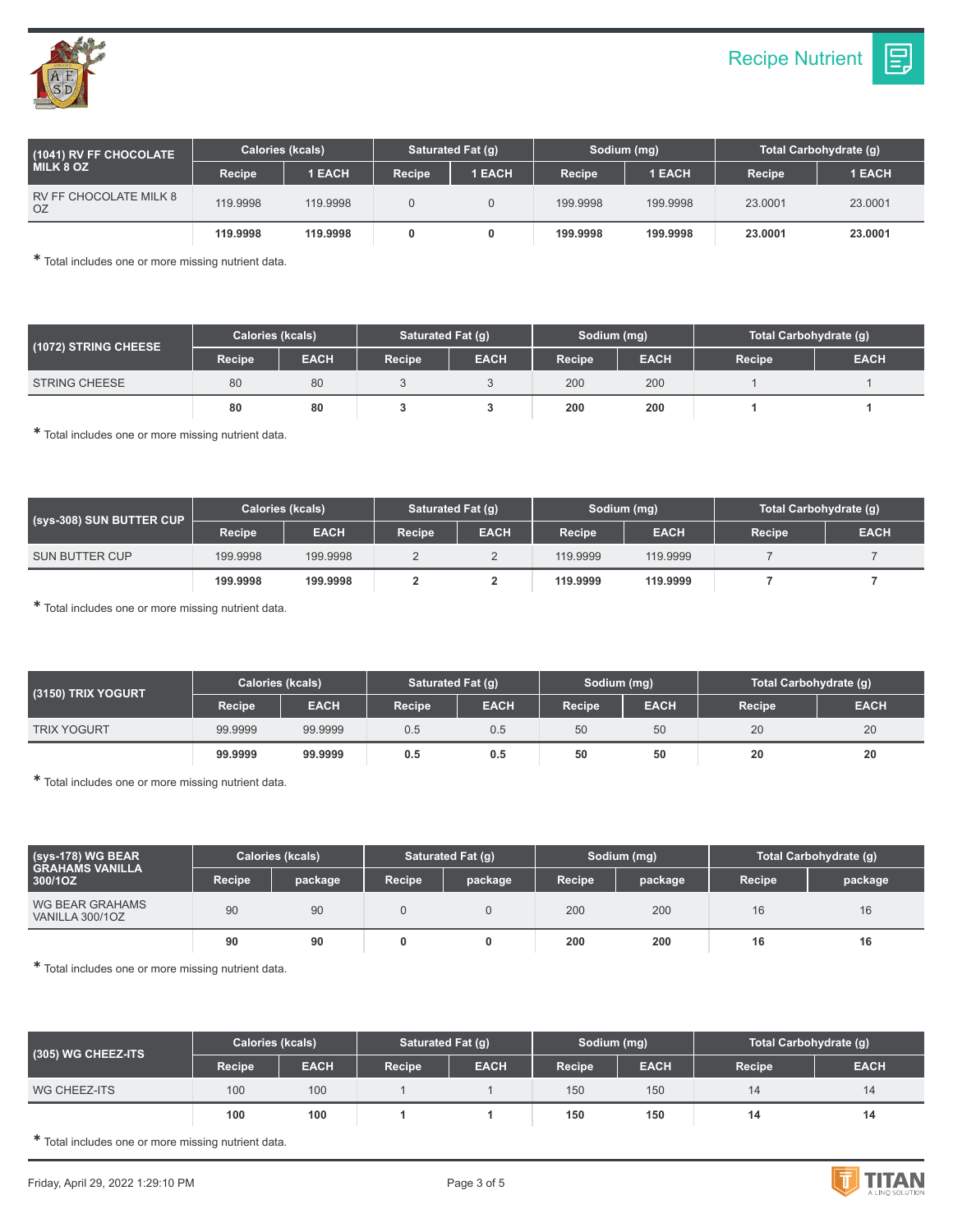

| $(1331)$ WG CHOCOLATE $^{\dagger}$<br><b>BEAR GRAHAM</b> | Calories (kcals) |             | Saturated Fat (q) |             | Sodium (mg) |             | Total Carbohydrate (q) |             |
|----------------------------------------------------------|------------------|-------------|-------------------|-------------|-------------|-------------|------------------------|-------------|
|                                                          | Recipe           | <b>EACH</b> | Recipe            | <b>EACH</b> | Recipe      | <b>EACH</b> | Recipe                 | <b>EACH</b> |
| WG CHOCOLATE BEAR<br><b>GRAHAM</b>                       | 110              | 110         | 0.5               | 0.5         | 95          | 95          | 21                     | 21          |
|                                                          | 110              | 110         | 0.5               | 0.5         | 95          | 95          | 2 <sub>1</sub>         | 21          |

| (sys-273) WG CHOCOLATE<br><b>BELLY BEARS</b> | <b>Calories (kcals)</b> |             | Saturated Fat (g) |             | Sodium (mg) |             | Total Carbohydrate (g) |             |
|----------------------------------------------|-------------------------|-------------|-------------------|-------------|-------------|-------------|------------------------|-------------|
|                                              | Recipe                  | <b>EACH</b> | <b>Recipe</b>     | <b>EACH</b> | Recipe      | <b>EACH</b> | Recipe                 | <b>EACH</b> |
| WG CHOCOLATE BELLY<br><b>BEARS</b>           | 120                     | 120         |                   |             | 85          | 85          | 20                     | 20          |
|                                              | 120                     | 120         |                   |             | 85          | 85          | 20                     | 20          |

✱ Total includes one or more missing nutrient data.

| (sys-161) WG HONEY BELLY<br><b>BEARS 200/10Z</b> | <b>Calories (kcals)</b> |                | Saturated Fat (q) |                | Sodium (mg)   |                | Total Carbohydrate (g) |                |
|--------------------------------------------------|-------------------------|----------------|-------------------|----------------|---------------|----------------|------------------------|----------------|
|                                                  | <b>Recipe</b>           | <b>PACKAGE</b> | <b>Recipe</b>     | <b>PACKAGE</b> | <b>Recipe</b> | <b>PACKAGE</b> | Recipe                 | <b>PACKAGE</b> |
| WG HONEY BELLY BEARS<br>200/1OZ                  | 130                     | 130            |                   |                | 100           | 100            | 20                     | 20             |
|                                                  | 130                     | 130            |                   |                | 100           | 100            | 20                     | 20             |

✱ Total includes one or more missing nutrient data.

| $(306)$ WG JUNGLE $^{\prime}$<br><b>CRACKERS</b> | <b>Calories (kcals)</b> |             | Saturated Fat (g) |             | Sodium (mg)   |             | Total Carbohydrate (g) |             |
|--------------------------------------------------|-------------------------|-------------|-------------------|-------------|---------------|-------------|------------------------|-------------|
|                                                  | Recipe                  | <b>EACH</b> | Recipe            | <b>EACH</b> | <b>Recipe</b> | <b>EACH</b> | <b>Recipe</b>          | <b>EACH</b> |
| WG JUNGLE CRACKERS                               | 130                     | 130         |                   |             | 95            | 95          | 20                     | 20          |
|                                                  | 130                     | 130         |                   |             | 95            | 95          | 20                     | 20          |

✱ Total includes one or more missing nutrient data.

| (Sys-323) WG MINI APPLE '<br><b>CINNAMON MUFFIN</b> | Calories (kcals) |             | Saturated Fat (g) |             | Sodium (mg) |             | Total Carbohydrate (q) |             |
|-----------------------------------------------------|------------------|-------------|-------------------|-------------|-------------|-------------|------------------------|-------------|
|                                                     | Recipe           | <b>EACH</b> | <b>Recipe</b>     | <b>EACH</b> | Recipe      | <b>EACH</b> | Recipe                 | <b>EACH</b> |
| WG MINI APPLE CINNAMON<br><b>MUFFIN</b>             | 116.9999         | 116.9999    | 0.4               | 0.4         | 73.9999     | 73.9999     | 19.5                   | 19.5        |
|                                                     | 116.9999         | 116,9999    | 0.4               | 0.4         | 73.9999     | 73.9999     | 19.5                   | 19.5        |